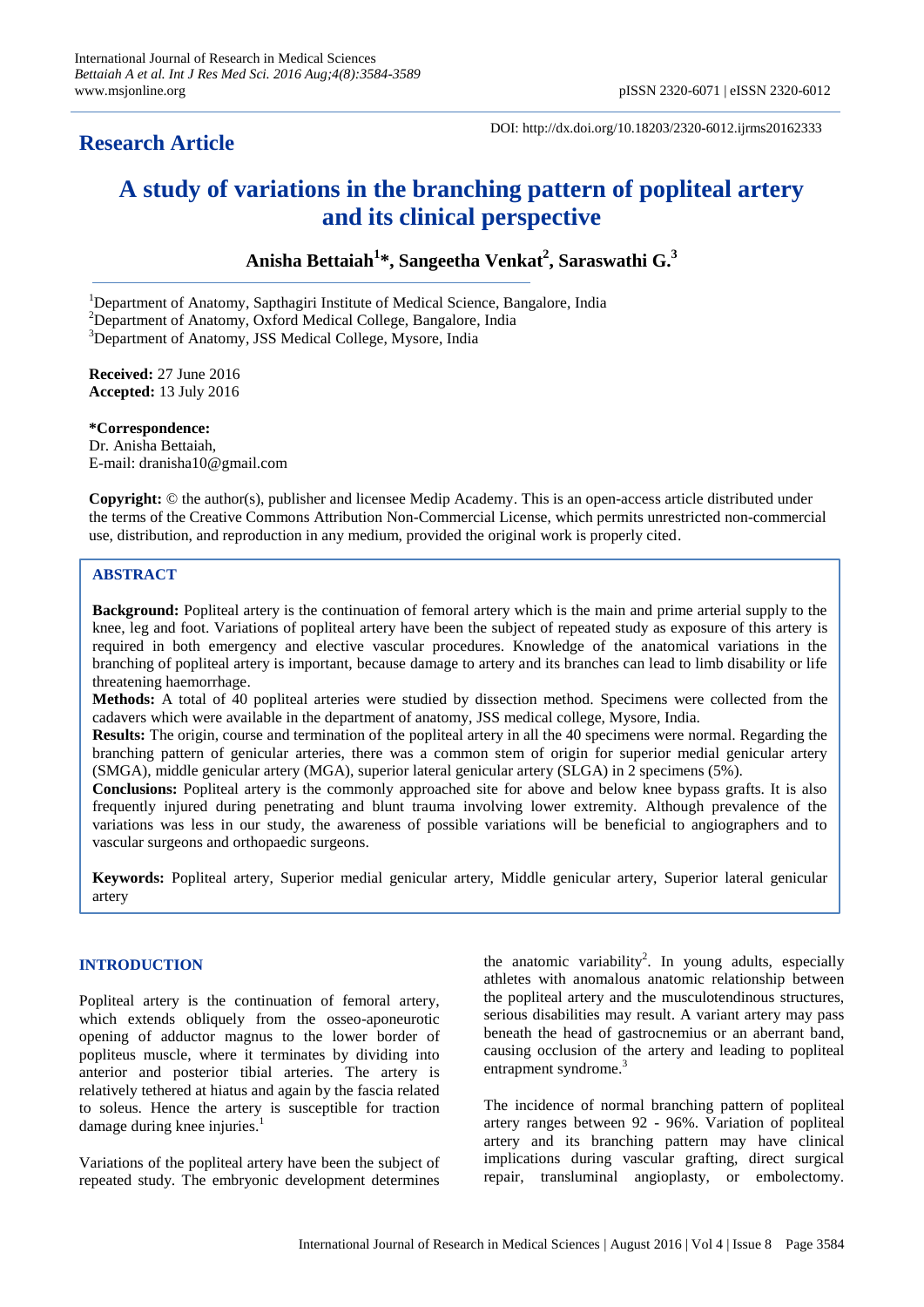Involvement of variant arteries during surgeries can lead to arterial complications like transection, fistula formation, pseudoaneurysms. Moreover differentiating occlusion or arterial injury from variation depends upon clinician's knowledge of variation<sup>4</sup>. With the advent of newer diagnostic techniques like angiography, duplex ultrasound, MRA, CT angiogram, it is necessary to be aware of these variations to prevent misinterpretation of test results.

Knowledge of branching pattern of popliteal artery is of immense help to surgeons, as this vascular component is also approached during bypass surgeries for revascularization of lower limb, to relieve popliteal entrapment syndrome, patellar surgeries and also repair of anterior cruciate ligament tear. <sup>4</sup> With this perspective, the present study was undertaken, wherein the popliteal artery and its branching pattern was studied in detail.

# **METHODS**

Materials used for the study was dissection instruments and synthetic Enamel Asian paint- Apcolite Asian paints Ltd Mumbai (P.O Red).

#### *Source of data*

Specimens were collected from the cadavers which were available in the department of anatomy, JSS medical college, Mysore, India.

#### *Dissection method*

The popliteal artery and its branches were studied in 40 lower limbs of embalmed human cadavers. The popliteal fossa was approached and the popliteal pad of fat was removed.

The tibial nerve, common peronealnerve, and popliteal vein were identified and were separated from the popliteal artery. Then the popliteal artery, its genicular branches, and terminal branches were traced. The level of termination and the mode of termination were noted. The popliteal artery and its branches were treated with acetone, painted using synthetic enamel Asian paints and photographed.

# **RESULTS**

40 specimens were dissected and popliteal artery was observed for following details.

- The origin and level of termination of popliteal artery.
- Mode of termination of popliteal artery bifurcation or trifurcation
- Course of popliteal artery
- Number and variations in the origin of genicular arteries.

# *Origin of popliteal artery*

The popliteal artery was continuation of femoral artery in all the specimens studied.

#### *Level of termination of popliteal artery*

The level of termination of popliteal artery in relation to popliteus muscle was observed in all the specimens. Popliteal artery terminating at the lower border of popliteus muscle was considered as normal. The termination was considered high if it was at the upper border of popliteus muscle .It was considered as low termination if it was far below from the lower border of popliteus muscle. In all the 40 dissected specimens the popliteal artery terminated at the lower border of popliteus muscle.

# *Mode of termination*

The mode of termintion of popliteal artery was classified according to the system used by Kim et al.

# *Normal mode of termination of the popliteal artery*

- Usual pattern: anterior tibial is the first arterial branch;tibioperoneal artery follows and bifurcates into peroneal and posterior tibial arteries.
- Trifurcation: Anterior tibial, posterior tibial and peroneal arteries arise within 0.5cm; there is no tibioperoneal trunk.
- Anterior tibioperoneal trunk in which posterior tibial is the first branch, tibioperoneal trunk follows and bifurcates into peroneal and anterior tibial.

# *High division of popliteal artery*

- Anterior tibial arises at or above the knee joint ie at the upper border of the popliteus muscle
	- 1. Normal course of proximal anterior tibial 2. Medial initial curve in anterior tibial
- Posterior tibial arises at the upper border of popliteus. Common trunk for peroneal and anterior tibial.
- Peroneal arises at the upper border of popliteus. Common trunk for anterior and posterior tibial.

In the present study all the specimens belonged to type A pattern where anterior tibial is the first arterial branch; tibioperoneal artery follows and bifurcates into peroneal and posterior tibial. All the terminal branches were at the lower border of the popliteus muscle.

# *Course of popliteal artery*

In all the 40 specimens studied, popliteal artery entered the popliteal fossa through the fifth opening in the adductor magnus. Along its course the artery passed downward in close contact with the floor of the popliteal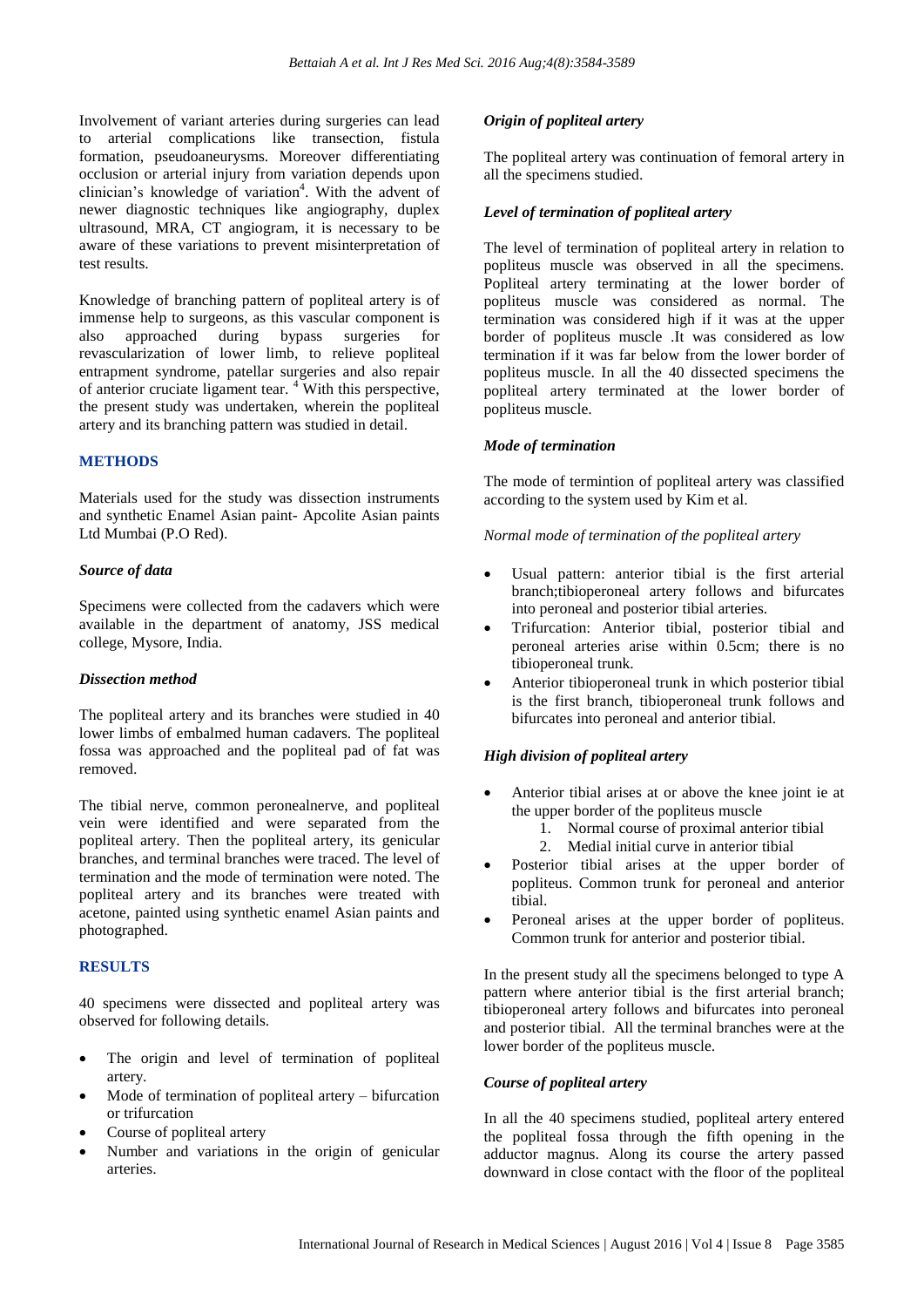fossa, lying between the two heads of gastronemius muscle and superficial to the muscle. Then it descended laterally inclining obliquely to the distal border of popliteus muscle where it divided into ATA (anterior tibial artery) and PTA (posterior tibial artery) (Figure 1).

# **Table 1: Showing variation in origin of genicular branches.**

| Variation in genicular<br>artery origin         | No of<br>specimens | Percentage |
|-------------------------------------------------|--------------------|------------|
| Common trunk for MGA,<br><b>SLGA</b>            | N <sub>i</sub>     | nil        |
| Common trunk for MGA,<br><b>SLGA &amp; SMGA</b> |                    | 5%         |

#### *Number and variatons in genicular branches*

In the specimens studied there were 5 genicular branches SMGA, SLGA, MGA, inferior lateral genicular artery (ILGA), inferior medial genicular artery (IMGA).In two of the 40 dissected specimens the SMGA, SLGA and MGA were arising from a common trunk (Table 1) (Figure 2 and 3).



**Figure 1: Normal branching pattern of popliteal artery in the specimen 5R.**



**Figure 2: Specimen no 10R common trunk for SMGA, SLGA and MGA.**



#### **Figure 3: Specimen no 16R S common trunk for SMGA, SLGA and MGA.**

#### **DISCUSSION**

The popliteal artery which is the continuation of femoral artery is the main and prime arterial supply to the knee, to the leg and foot. Because of its situation, its branches are vulnerable for injuries and damage. The genicular arterial anastomoses form intricate anastomoses, superficial and deep and these are the sources of nutrition to the joints, articular capsule and synovial membrane. The single middle genicular artery is susceptible for damage during the use of arthroscopy.<sup>9</sup> The terminations of popliteal artery are of variable types and the importance of termination may alter the origin of peroneal and inferior set of genicular arteries.

All the specimens studied by dissection method revealed normal origin, course and termination of popliteal artery. Popliteal artery terminating at the lower border of popliteus muscle was considered as normal. The termination was considered high if was at the upper border of popliteus muscle. It was considered as low termination if it was far below the lower border of popliteus muscle.

Highest incidence (10%) of high termination of popliteal artery was observed by Somayaji. They had highlighted racial differences in the incidence of high division of popliteal artery being 10% in subjects of Manipal zone of Karnataka as compared to 6.2% in American Negroes and 4.9% in American whites. <sup>6</sup> Tindall found high origin of ATA in 6% of cases. The previous cadaveric and angiographic studies have reported the prevalence of high origin of ATA to be 1.9% to 4.2%. Compared to this, in this study it was found to be higher.

In high origin, ATA passes beneath the popliteus and is in direct contact with the posterior surface of tibia. It is thus vulnerable for damage during knee arthroplasty or high tibial osteotomy.<sup>18</sup> In the arteriographic study done by Bradsly, he observed high division of popliteal artery in 4.2% (10/235), high division with the peroneal arising from the ATA in 1.7% of the cases. Variations in the pattern between limbs in same subject were also studied. Same pattern of division in both limbs was seen in  $91.3\%$ .<sup>5</sup>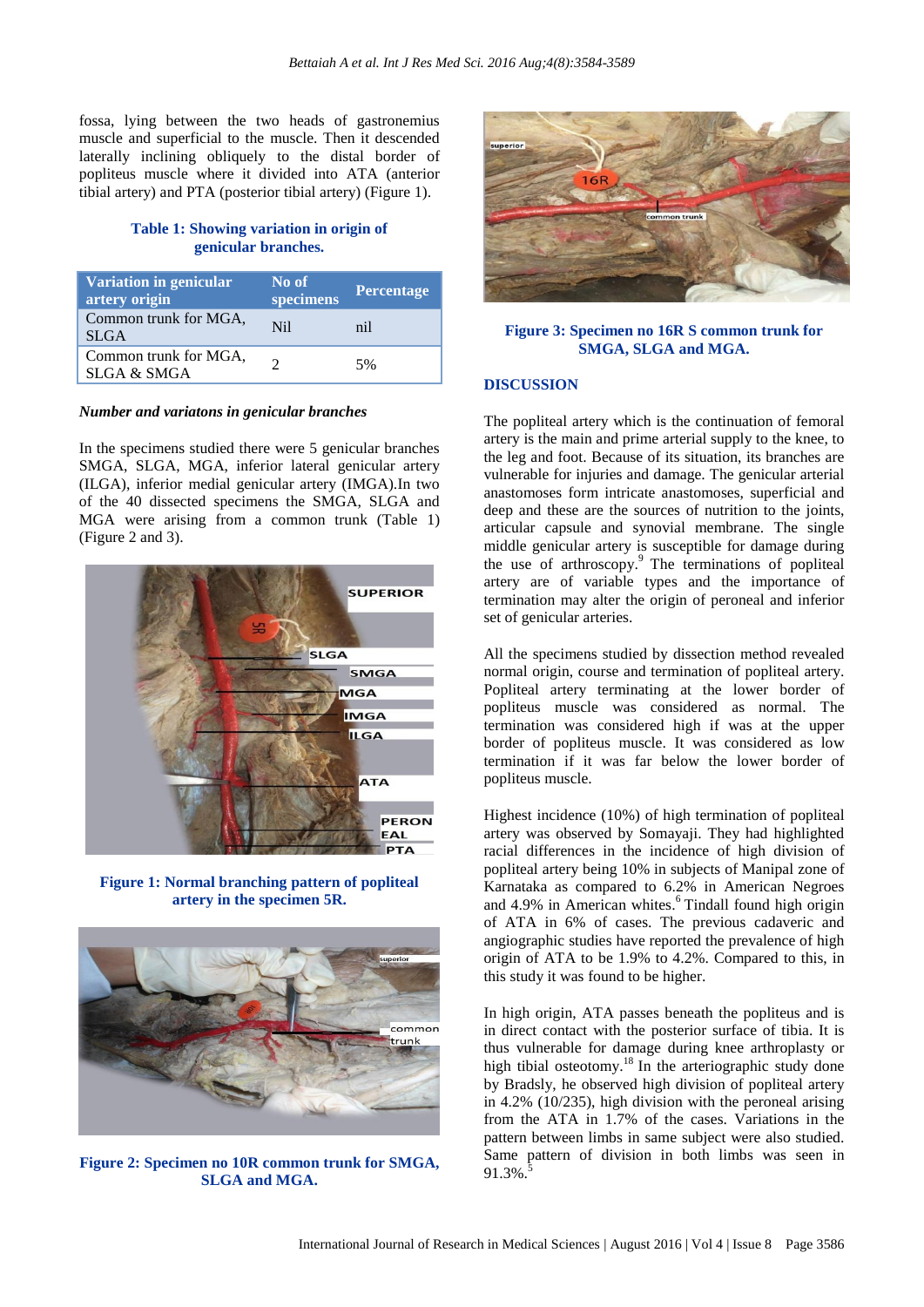A case was reportd of a 56yr old male presenting with pseudoaneurysm of ATA and compartment syndrome after total knee replacement. It was noted that, in this the anomalous high origin of ATA which is a known anomaly, resulted in being injured.<sup>19</sup>

Barut also noted the 3.57% of high termination cases in a cadaveric study. In this study though the sample size was less (28 popliteal fossa studied), the incidence found was more.<sup>20</sup> Mauro observed high origin of ATA passing either superficial or deep to the popliteus (2.3%), high termination of popliteal artrey with anterior tibioperoneal trunk (0.9%). Compared to other studies these findings were less in frequency (Table 2). $<sup>2</sup>$ </sup>

#### *Course of popliteal artery*

In all the 40 dissected specimens studied, popliteal artery entered the popliteal fossa through the fifth opening in the adductor magnus. Along its course, the artery passed downward in close contact with the floor of the popliteal fossa, lying between the two heads of gastronemius muscle and superficial to popliteus muscle. Then it descended laterally inclinig obliquely to the distal border of popliteus muscle where it divided into ATA and PTA. In the case of persistent sciatic artery, it was noted that the popliteal artery coursed straight and was displaced somewhat laterlly than its usual course.<sup>21</sup>

#### **Table 2: Comparison of level of termination (LOT) of popliteal artery found in earlier studies with that of present study.**

| <b>Author</b>                    | <b>Normal LOT</b> | <b>High LOT</b> | <b>Low LOT</b> | <b>Method</b> |
|----------------------------------|-------------------|-----------------|----------------|---------------|
| Bardsley and Staple <sup>5</sup> | 91.4%             | 5.9%            | nil            | Angiography   |
| Mauro <sup>2</sup>               | 96.8%             | 2.3%            | nil            | Angiography   |
| Kim <sup>4</sup>                 | 95.34%            | 4.66%           | nil            | Angiography   |
| Somayaji <sup>6</sup>            | 74.9%             | 10%             | 3.1%           | Dissection    |
| Tindall <sup>18</sup>            | 94%               | 6%              | nil            | Doppler       |
| Barut <sup>20</sup>              | 96.3%             | 3.57%           | nil            | Dissection    |
| Present study                    | 100%              | nil             | nil            | Dissection    |

#### *Branching pattern of genicular arteries*

In specimen no 16R and 10R the common stem at the level of femoral condyles trifurcated into superior medial, superior lateral and middle genicular arteries. In these specimens origin of inferior medial and inferior lateral genicular arteries were normal. Study done by Singla R on 60 lower limbs revealed 1% variation in genicular arteries where superio lateral and middle genicular artery shared a common trunk of origin.<sup>8</sup>

Similar findings have been observed by Salaria et al during dissection of 8 cadavers. They reported the origin of middle genicular artery 3-5 cm proximal to the joint line, either alone or having a common origin with superior lateral genicular artery (Table 3).<sup>9</sup>

|  |  |  |  | Table 3: Comparision of variation in branching pattern of genicular arteries with that of present study. |
|--|--|--|--|----------------------------------------------------------------------------------------------------------|
|  |  |  |  |                                                                                                          |

|                                   |                            | <b>Method</b>     | Mode of branching pattern            |                                             |  |
|-----------------------------------|----------------------------|-------------------|--------------------------------------|---------------------------------------------|--|
| <b>Author</b>                     | No of specimens<br>studied |                   | <b>Common trunk for</b><br>MGA, SLGA | <b>Common trunk for</b><br>MGA, SLGA & SMGA |  |
|                                   |                            |                   |                                      |                                             |  |
| Reena Singla <sup>8</sup>         | 60                         | Dissection        | 1.6%                                 | ni                                          |  |
| Salaria and Atkinson <sup>9</sup> |                            | <b>Dissection</b> | 12.5%                                | <b>Nil</b>                                  |  |
| Present study                     | 40                         | <b>Dissection</b> | nil                                  | 5%                                          |  |

#### *Mode of termination*

The observed variants were trifurcation, anterior tibioperoneal trunk and absent PTA. The most common variant, trifurcation was noted by the entire author except the present study. All the terminal branches may arise from a single stem. ATA, PTA and peroneal arising within 0.5cm was considered as trifurcation. Trifurcation presents a particular technical challenge during angioplasty and embolectomy.<sup>2</sup> Awareness of these popliteal arterial variations is important for those performing surgical or percutaneous vascular reconstruction in the lower extremity. The distal popliteal arterial variations may influence the success of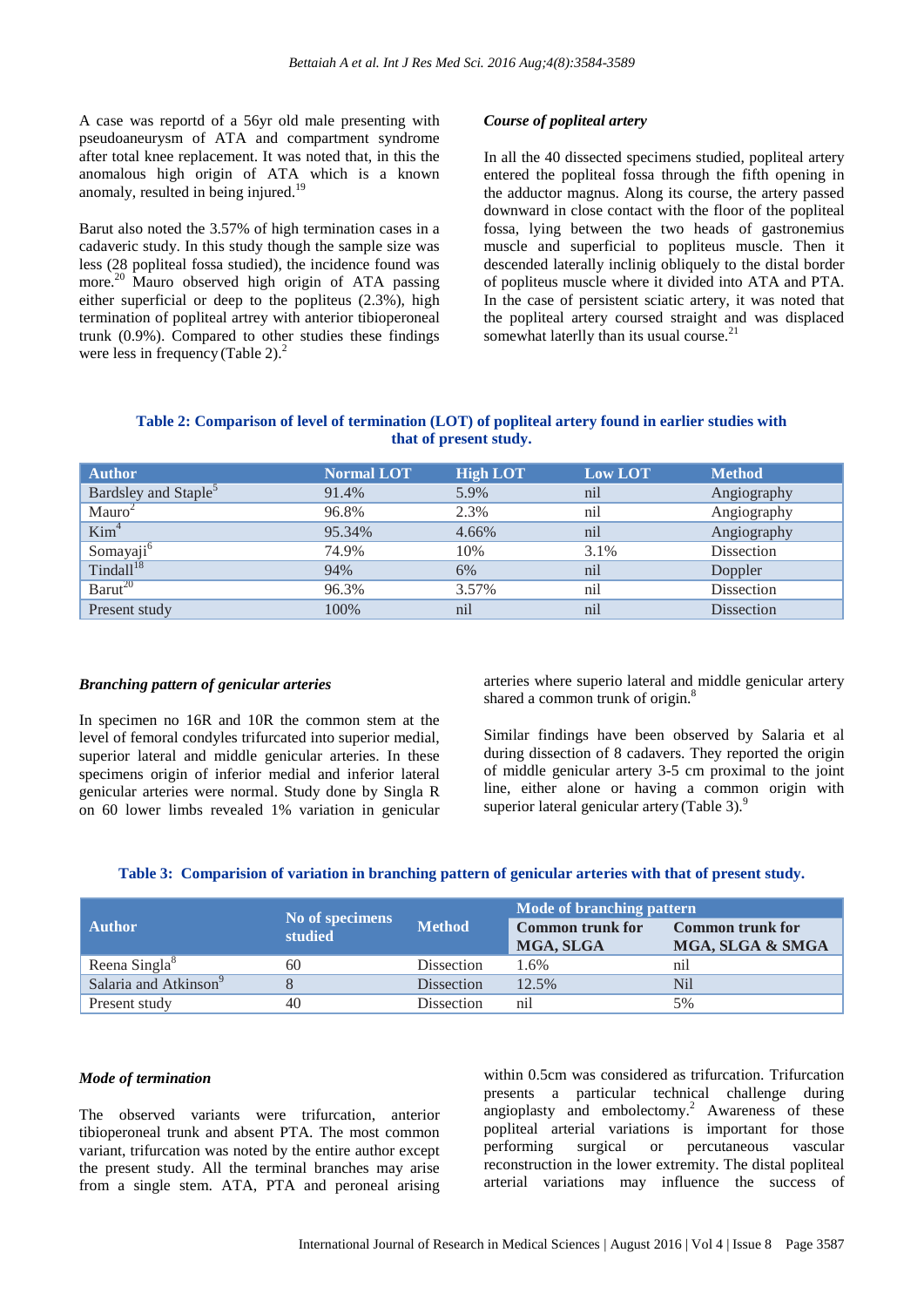femorodistal popliteal and tibial arterial reconstruction. Knowledge of an absent PTA or ATA may prevent false diagnosis of arterial damge in trauma when normal ankle pulses are absent or diminished. $2$  In present study we had a limitation of 40 limbs and no variations were found in origin, or termination except for the genicular arteries. Further studies are required in this field to confirm the incidence of variation and termination of popliteal artery.

The popliteal artery is a commonly approahed site for above- or below-knee bypass grafts. It is also frequently injured by penetrating and blunt trauma of the lower extremity.Exposure of this artery is therefore, often required in both emergency and elective vascular procedures.<sup>23</sup> Knowledge of the anatomic variability in this region may have clinical implications and are very essential during vascular grafting, direct surgical repair, transluminal angioplasty, embolectomy, other arterial injury.<sup>2</sup> Awareness of the anatomical variations in the branching of the popliteal artery is important because damage to its branches may result in limb disability or life threatening haemorrhage.<sup>18</sup>

#### **CONCLUSION**

The following conclusion can be drawn after observing the results of the present study: Although no variation in branching pattern of popliteal artery has been found in the present study except for variations in genicular branches, an arteriogram done before approachng this region for vascular surgeries, can give us adequate information about the branching pattern and if any variations present. Prior knowledge of the possible variations is essential for competence in diagnostic and therapeutic procedures.

#### **ACKNOWLEDGEMENTS**

It gives authors immense pleasure to express her gratitude and respect to her beloved teacher and guide Dr. G Saraswathi, MBBS., MS., Professor, Department of Anatomy, JSS Medical College, Mysore for her guidance and constant encouragement during the course of this study and also she express my thanks to Dr. Sangeetha her co-author, who has played equal role in this study.

*Funding: No funding sources Conflict of interest: None declared Ethical approval: The study was approved by the Institutional Ethics Committee*

# **REFERENCES**

- 1. Knee GH. In: Gray's Anatomy.  $40<sup>th</sup>$  ed. Standring S. Elsevier Churchill Livingstone. Spain. 2008;1408-9.
- 2. Mauro MA, Jaques PF, Moore M. The popliteal artery and its branches: Embryologic basis of normal and variant anatomy. Am J Roentgenol. 1988;150:435-7.
- 3. Bergman RA, Thompson SA, Afifi AK, Saadeh FA. Cardiovascular system. In: Compendium of human anatomic variation. Urban and Schwarzenberg. Baltimore. 86-87. Available at: http://www.anatomyatlases.org/ AnatomicVariants/ Cardiovascular/ Text/ Arteries/ Suprascapular.shtml
- 4. Kim D, Orron DE, Skillman JJ. Surgical significance of popliteal arterial variants. Journal of Annals of surgery. 1989;210:776-81.
- 5. Bardsley JL, Staple TW. Variations in branching of the popliteal artery. Radiology. 1970;94:581-87.
- 6. Somayaji SN, Nayak S, Bairy KL. Variations in the branching pattern of the popliteal artery. J Anat Soc India. 1996;45:23-6.
- 7. Day CP, Orme R. Popliteal artery branching patterns an angiographic study. Clin Radio. 2006;61:696-9.
- 8. Singla R, Kaushal S, Chabbra U. Popliteal artery branching pattern : a cadaveric study. Eur journal of Anatomy. 2012;16(2):157-62.
- 9. Salaria H, Atkinson R. Anatomic study f the middle genicular artery. Journal of orthpaedic surgery 2008;16(1):47-9.
- 10. Gibson MH, Mills JG, Johnson GE, Downs AR. Ann. Surg. March. 1977;341-8.
- 11. Turnipseed WD. Popliteal entrapment syndrome. J Vasc Surg. 2002;35:910-5.
- 12. Ikiz ZAA, Ucerler H, Ozgur Z. Anatomical variations of popliteal artery that may be a reason for entrapment. Surg Radiol Anat. 2009;31(9):695- 700.
- 13. Moore W, Krabak B J. Chronic lateral knee pain in a cyclist: popliteal artery entrapment. Clinical J Sport Med. 2007;17(5):401-3.
- 14. Wu HY, Yang YJ. Bilateral persistent sciatic arteries complicated with acute left lower limb ischemia. J. Formos. Med. Assoc. 2007;106(12):1038-42.
- 15. Joffe N. Aneurysm of a persistent primitive sciatic artery. Clin Radiol. 1964;15:286-90.
- 16. Mandell VS, Jaques PF, Delany DJ, Oberheu V. Persistent sciatic artery: clinical embryologic and angiographic features. Am J Roentgenol. 1985;144:245-9.
- 17. Freeman MP, Tisnado J, Cho S. Persistent sciatic artery. report of three cases and litreature review. Brit J Radio. 1986;59(699):217-23.
- 18. Tindall AJ, Shetty AA, James KD, Middleton A, Fernando KW. Prevalence and surgical significance of a high-origin anterior tibial artery. J Orthop Surg (Hong Kong). 2006;14:13-6.
- 19. Garud TT, Deshpande AD, Evans HJR. Pseudoaneurysm of an anomalous anterior tibial artery following total knee replacement. Eur J Vasc Endovasc Surg Extra. 2003;5:1-2.
- 20. Barut C, Sevinc O, Ozden H, Comert A, Esmer AF, Tekdemir I, et al. Surgical anatomy and bifurcation patterns of the popliteal artery:an anotomic study. Turkiye Klinkleri Journal of Medical Sciences. 2009;29(2):338-43.